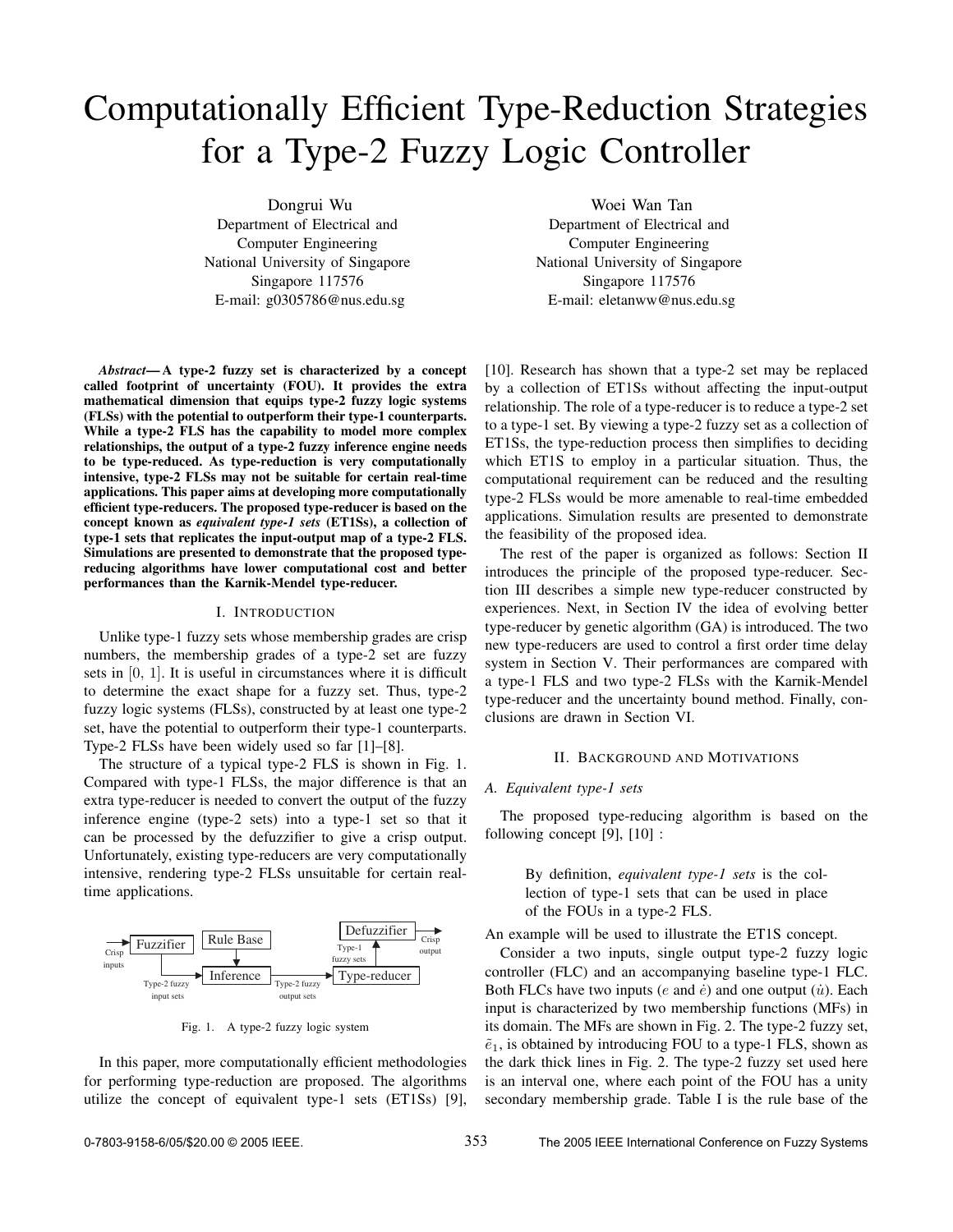FLCs. The entries in Table I are defined as :

$$
\dot{u}_{ij} = K_I \cdot P_{e_i} + K_P \cdot P_{\dot{e}_j} \qquad i, j = 1, 2 \tag{1}
$$

where  $P_{e_i}$  is the apex of MF  $e_i$ ,  $P_{e_j}$  is the apex of MF  $\dot{e}_j$ , as labelled in Fig. 2. When the "Product-Sum-Gravity" inference is employed, the resulting type-1 FLC is equivalent to a PI controller with a proportional gain of  $K<sub>P</sub>$  and an integral gain  $K_I$  [11].



| TABLE I                      |  |  |  |  |  |
|------------------------------|--|--|--|--|--|
| <b>RULE BASE OF THE FLSS</b> |  |  |  |  |  |

 $e_2$   $\parallel$   $\dot{u}_{21}$   $\parallel$   $\dot{u}_{22}$ 

Since the baseline type-1 FLC is actually a PI controller, its control surface is linear. The control surface of the type-2 FLC is more complex and nonlinear. For example, the control surface of the type-2 FLC with the following parameters is shown in Fig.  $3(a)$ :

$$
P_{e_1} = P_{e_1} = -1
$$
,  $P_{e_2} = P_{e_2} = 1$ ,  $d_e = 0.5$   
 $K_I = 1$ ,  $K_P = 1$ 

As it is more complex, the control surface in Fig. 3(a) may not be implemented by a type-1 FLC. However, the control surface can be cutted into numerous slices according to the input  $\dot{e}$ . That is, for a particular input  $\dot{e} = \dot{e}'$ , a curve representing the relationship between the output  $\dot{u}$  and the input e can be obtained. Fig. 3(b) shows the slice corresponding to  $e' = -1$ . As presented in [9], [10], each such slice can be replicated by constructing an ET1S to replace the type-2 set  $\tilde{e}_1$ .

Assume an input vector is  $(e', e')$ . The MFs  $\tilde{e}_1, e_2, \dot{e}_1$  and  $\dot{e}_2$  are fired and the firing strengths are  $f_{\tilde{e}_1} = [f_{e_{1l}}, f_{e_{1u}}]$ ,  $f_{e_2}$ ,  $f_{\dot{e}_1}$  and  $f_{\dot{e}_2}$ , respectively, where  $f_{e_{1l}}$  and  $f_{e_{1u}}$  are the firing strengths on the lower and upper MF of  $\tilde{e}_1$ . Suppose the interval firing strength  $f_{\tilde{e}_1} = [f_{e_{1l}}, f_{e_{1u}}]$  is replaced by its equivalent type-1 membership grade [9], [10]. By fixing e' and varying  $e'$  in discrete steps from  $P_{e_1} - d_e$  to  $P_{e_2} + d_e$  (the FOU of  $\tilde{e}_1$ ), all the *equivalent type-1 membership grades* will form a type-1 set. This type-1 set is the ET1S of  $\tilde{e}_1$  corresponding to  $\dot{e} = \dot{e}'$ . The remaining slices of the control surface can be reconstructed by finding other ET1Ss. The ET1Ss corresponding



Fig. 3. Illustration of the control surface and a slice of it

to  $e' = \{-1, 0, 1\}$  are plotted in Fig. 4. Note here the ET1S corresponding to  $\dot{e}' = -1$  coincides with the one to  $\dot{e}' = 1$ .



Fig. 4. ET1Ss obtained by the Karnik-Mendel type-reducer

# *B. Key Ideas of the Proposed Type-Reducers*

Fig. 1 shows that a traditional type-reducer is placed after the inference engine. Consequently, both the inference engine and the type-reducer have to process interval firing strengths. This results in a heavy computational burden and may prevent type-2 FLSs from certain real-time applications.

The key idea behind the proposed type-reducer is to view a type-2 set as being equivalent to a collection of ET1Ss. Type reduction is then simplified to finding the ET1S corresponding to a particular input. More specifically, the type-reducer needs to identify the *equivalent type-1 membership grade* ( $f_{eq}$ ) for each interval firing strength. Once the *equivalent type-1 membership grade* has been deduced, the firing set of a type-2 fuzzy set reduces to a crisp value and a traditional fuzzy inference engine and defuzzifier can be employed to find the output of the type-2 FLS. In summary, the proposed typereduction procedure is applied before the inference engine, as illustrated in Fig. 5. The goal is to find the appropriate *equivalent type-1 membership grades* according to the inputs.

The new approach retains the characteristics of a type-2 FLS, while offering several advantages over existing techniques. First, the proposed algorithm can be much faster than the Karnik-Mendel iterative method. Second, the firing strengths of rules that the inference engine has to process are all crisp numbers now instead of interval sets. Thus, computational load is reduced because the inference engine behaves like the one in a type-1 FLS. Finally, the most significant advantage is that computational intelligence methods (i.e., Genetic Algorithms, Neural Networks, etc) can be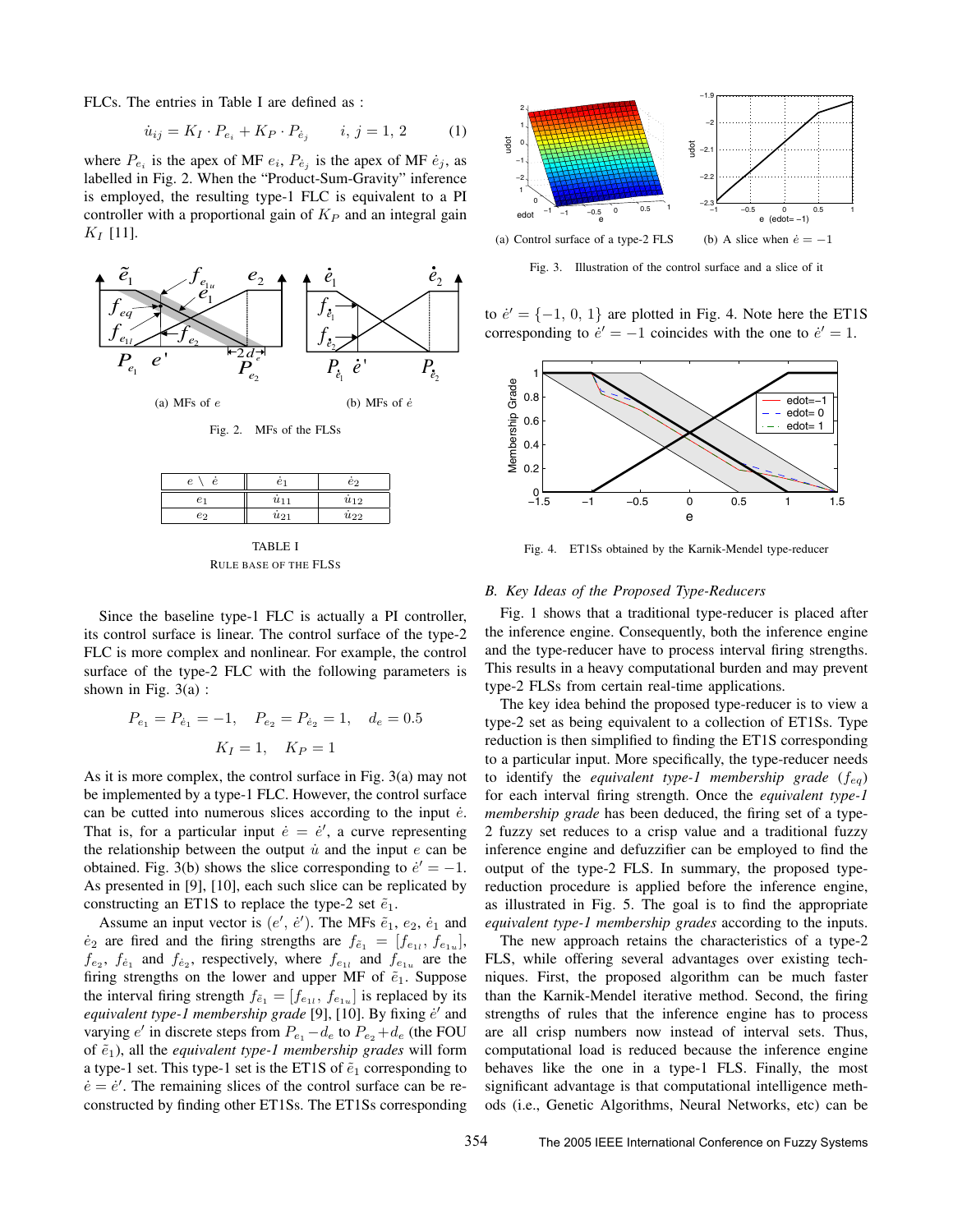employed to construct the type-reduction algorithm and/or optimize its parameters. This opens up a whole class of tools for developing type-reducers that satisfy specific requirements so that better performances can be achieved. In the following sections, two type-reduction procedures based on the ET1S concept will be described.



Fig. 5. Structure of a type-2 FLS with the proposed type-reducer

# III. A SIMPLE COMPUTATIONALLY EFFICIENT TYPE-REDUCER (NEWTR1)

From the observations made in [7]–[10], [12], a type-reducer in a type-2 FLC may satisfy the following requirements :

- 1) Sine a type-2 FLS reduces to its type-1 counterpart when the FOU is zero, a type-reducer must produce ET1Ss that coincide with the baseline type-1 sets in this case.
- 2) The ET1Ss change with the input. Hence, a type-reducer may be a function of all the input variables.
- 3) [7], [8], [12] show the control surface of a type-2 FLC is generally smoother than that of a type-1 FLC, especially around the origin ( $e = 0$ ,  $\dot{e} = 0$ ). The smoother control surface is one factor that makes a type-2 FLC more robust than its type-1 counterpart. The proposed type-reducer should, therefore, also give rise to control surfaces that are smoother.

By taking into account the above requirements and trialand-error, a new type-reducer NewTR1 is one that defines the *equivalent type-1 set* as :

$$
f_{eq} = f_u - \frac{1}{N} \sum_{i=1}^{N} rate_i \times (f_u - f_l)
$$
 (2)

where feq is the *equivalent type-1 membership grade* of the interval firing strength  $[f_l, f_u]$  (refer to Fig. 6) [9], [10],  $rate_i$ is a function of the *i*th input and  $N$  is the total number of inputs.



Fig. 6. Illustration of the new type-reducer

Analysis verifying that the algorithm defined in Equation (2) satisfies the three requirements of a type-reducer will now be presented.

- 1) Requirement (1) essentially states that  $f_{eq}$  must equal  $f_b$ in Fig. 6 when  $f_u = f_l = f_b$ . By setting  $f_u = f_l = f_b$ , it is obvious that Equation (2) satisfies this requirement.
- 2) The parameter  $rate_i$  is used to satisfy the second requirement. For the FLCs given in Fig. 2, there are two inputs  $e$  and  $\dot{e}$ . Since the type-reducer should be a function of all input variables, two functions are defined :

$$
rate_1 = \frac{2|e|}{P_{e_2} - P_{e_1}} \tag{3}
$$

$$
rate_2 = \frac{2|\dot{e}|}{P_{\dot{e}_2} - P_{\dot{e}_1}}
$$
 (4)

For different values of  $e$ ,  $rate_1$  is different. This is also true for  $\dot{e}$ . Since NewTR1 in Equation (2) is a function of rate<sub>1</sub> and rate<sub>2</sub>, it is hence a function of both inputs  $e$  and  $\dot{e}$  and the second requirement is fulfilled.

3) To demonstrate that the control surface obtained by using Equation (2) is smoother than the baseline type-1 FLC, the relationship between the slope of the control surface and the value of  $f_{eq}$  is examined. Using the structure in Fig. 2 and replacing the interval firing strength  $f_{\tilde{e}_1}$  by its *equivalent type-1 membership grade*  $f_{eq}$ , the output is :

$$
\dot{u} = \frac{f_{eq}f_{\dot{e}_1}\dot{u}_{11} + f_{eq}f_{\dot{e}_2}\dot{u}_{12} + f_{e_2}f_{\dot{e}_1}\dot{u}_{21} + f_{e_2}f_{\dot{e}_2}\dot{u}_{22}}{f_{eq}f_{\dot{e}_1} + f_{eq}f_{\dot{e}_2} + f_{e_2}f_{\dot{e}_1} + f_{e_2}f_{\dot{e}_2}}
$$
\n(5)

The first derivative of  $\dot{u}$  with respect to  $f_{eq}$  is :

$$
\ddot{u} = \frac{f_{e_2}[f_{\dot{e}_1}(\dot{u}_{11} - \dot{u}_{21}) + f_{\dot{e}_2}(\dot{u}_{12} - \dot{u}_{22})]}{(f_{eq} + f_{e_2})^2(f_{\dot{e}_1} + f_{\dot{e}_2})}
$$
(6)

Substitute Equation (1) into Equation (6) :

$$
\ddot{u} = \frac{K_I f_{e_2} (P_{e_1} - P_{e_2})}{(f_{e_1} + f_{e_2})^2} \tag{7}
$$

Equation (7) shows that the slope of  $|\dot{u}|$  will decrease as  $f_{eq}$  increases. To achieve fast and robust control, the control surface should have a small slope near the origin (steady state) and a big slope far from the origin. Consequently, the *equivalent type-1 membership grades*  $(f_{eq})$  should be big when e and/or e are far from zero, and small when  $e$  and/or  $\dot{e}$  are around zero. The ET1Ss corresponding to  $\dot{e} = \{-1, 0, 1\}$  are plotted in Fig. 7. Note here the ET1S corresponding to  $\dot{e} = -1$  coincides with the one to  $\dot{e} = 1$ . The plots in Fig. 7 show that the ET1Ss have the desired characteristics as  $f_{eq}$  is large when  $e$  and  $\dot{e}$  is approximately zero and small when the inputs are far away from the origin. Hence, it may be concluded that the control surface would meet our requirements.

## IV. A TYPE-REDUCER EVOLVED BY GA (NEWTR2)

In this section, genetic algorithms (GAs) will be used to evolve an expression for performing type-reduction. Since a plant model must be used in the GA tuning process of NewTR2, it is introduced first.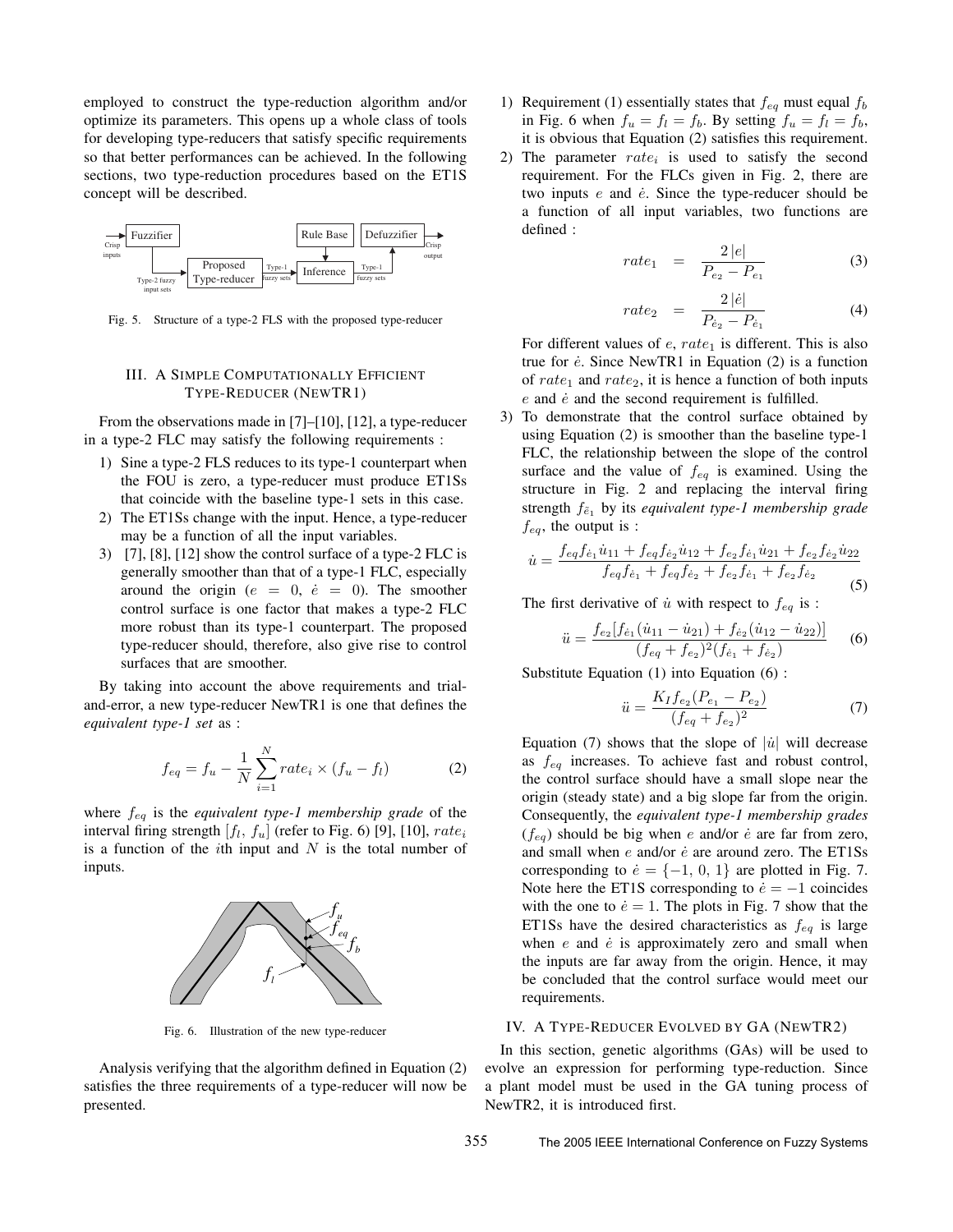

Fig. 7. ET1Ss obtained by the proposed type-reducer

#### *A. Simulation Plant*

Consider a first order plus dead-time plant :

$$
G(s) = \frac{Y(s)}{U(s)} = \frac{K}{\tau s + 1} e^{-L s}
$$
 (8)

where  $K$ ,  $\tau$  and  $L$  are the static gain, time constant and transportation delay respectively. It is assumed that the nominal plant is  $\frac{1}{10s + 1}e^{-2.5s}$ . To ensure good control performance is obtained for the nominal plant, the PI parameters used to design the consequent sets of both FLCs are selected by the ITAE setpoint tracking tuning rule [13] :

$$
K_P = \frac{0.586}{K} \left(\frac{L}{\tau}\right)^{-0.916} = 2.086 \tag{9}
$$

$$
K_I = \frac{1.03 - 0.165\frac{L}{\tau}}{\tau K_P} = 0.206
$$
 (10)

The MFs of the baseline type-1 FLC used in the study are shown in Fig. 8 as the dark thick lines. The FOU of the type-2 MFs used to construct the type-2 FLCs are the shaded regions in Fig. 8. Substituting the PI parameters shown above into Equation (1), the consequent sets are found and are shown in Table II.



Fig. 8. MFs of the FLCs

| e  | e         | еo     |
|----|-----------|--------|
|    | $-2.2923$ | 1.8797 |
| e2 | $-1.8797$ | 2.2923 |

TABLE II RULE BASE OF THE FLSS

# *B. The Type-Reducer Evolved by GA (NewTR2)*

For NewTR1 in Equation (2), the parameters  $rate_1$  and rate<sub>2</sub> contribute equally to the value of  $f_{eq}$ . This is for simplicity sake. However, better performance may be obtained by weighting the contribution of  $rate_1$  and  $rate_2$ . GA can be used for this purpose. Two weights are needed by each type-2 set and each type-2 MF may have its own weights. For the type-2 FLC used herein, there are 4 type-2 MFs. Thus, a total of 8 weights need to be tuned by GA.

In order to evolve a type-reducer that can cope well with modeling uncertainties, the 5 plants with parameters shown in Table III are used to tune the type-reducer. The fitness of a chromosome is evaluated based on the sum of the integral of time-weighted absolute error (ITAE) of the 5 plants. The best type-reducers evolved are :

$$
f_{e_1} = f_{e_{1u}} - (1.4347rate_1 - 3.8964rate_2) \cdot (f_{e_{1u}} - f_{e_{1l}})
$$
  
\n
$$
f_{e_2} = f_{e_{2u}} - (1.7605rate_1 - 2.6043rate_2) \cdot (f_{e_{2u}} - f_{e_{2l}})
$$
  
\n
$$
f_{\dot{e}_1} = f_{\dot{e}_{1u}} - (0.9601rate_1 + 0.2290rate_2) \cdot (f_{\dot{e}_{1u}} - f_{\dot{e}_{1l}})
$$
  
\n
$$
f_{\dot{e}_2} = f_{\dot{e}_{2u}} - (0.9041rate_1 + 0.1169rate_2) \cdot (f_{\dot{e}_{2u}} - f_{\dot{e}_{2l}})
$$

where the definitions of  $rate_1$  and  $rate_2$  are the same as those in Equations (3) and (4).

| Plant<br>Parameter |               |     | Ш        |     |     |
|--------------------|---------------|-----|----------|-----|-----|
|                    |               |     |          |     |     |
|                    |               |     |          |     |     |
|                    | ۔<br>ິ<br>∠.പ | ن ک | ∩<br>∠.⊍ | ن.⊿ | ۵.٤ |

TABLE III PARAMETERS OF THE FIVE PLANTS

# V. COMPARATIVE RESULTS

Consider the following FLCs :

- Type-1: A type-1 FLC realizing a PI controller with  $K_P = 2.086$  and  $K_I = 0.206$ ;
- K-M TR: A type-2 FLC using the Karnik-Mendel typereducer;
- UnctnBound: A type-2 FLC using the uncertainty bound type-reducer [14];
- NewTR1: A type-2 FLC using the type-reducer developed in Section III;
- NewTR2: A type-2 FLC using the type-reducer evolved by GA in Section IV.

Their input MFs are shown in Fig. 8 and rule base in Table II. The performances of the 5 FLCs to handle modelling uncertainties are compared. The 5 plants given in Table III are used as testbeds. The step responses are shown in Fig. 9–13.

Three performance indices are employed as quantitative measures for comparing the 5 FLCs:

- Integral of the absolute error (IAE): IAE= $\int_0^{100} |e(t)| dt$ .
- Integral of the squared error (ISE): ISE= $\int_0^{100} e^2(t)dt$ .
- Integral of the time-weighted absolute error (ITAE): **ITAE=** $\int_0^{100} t |e(t)| dt$ .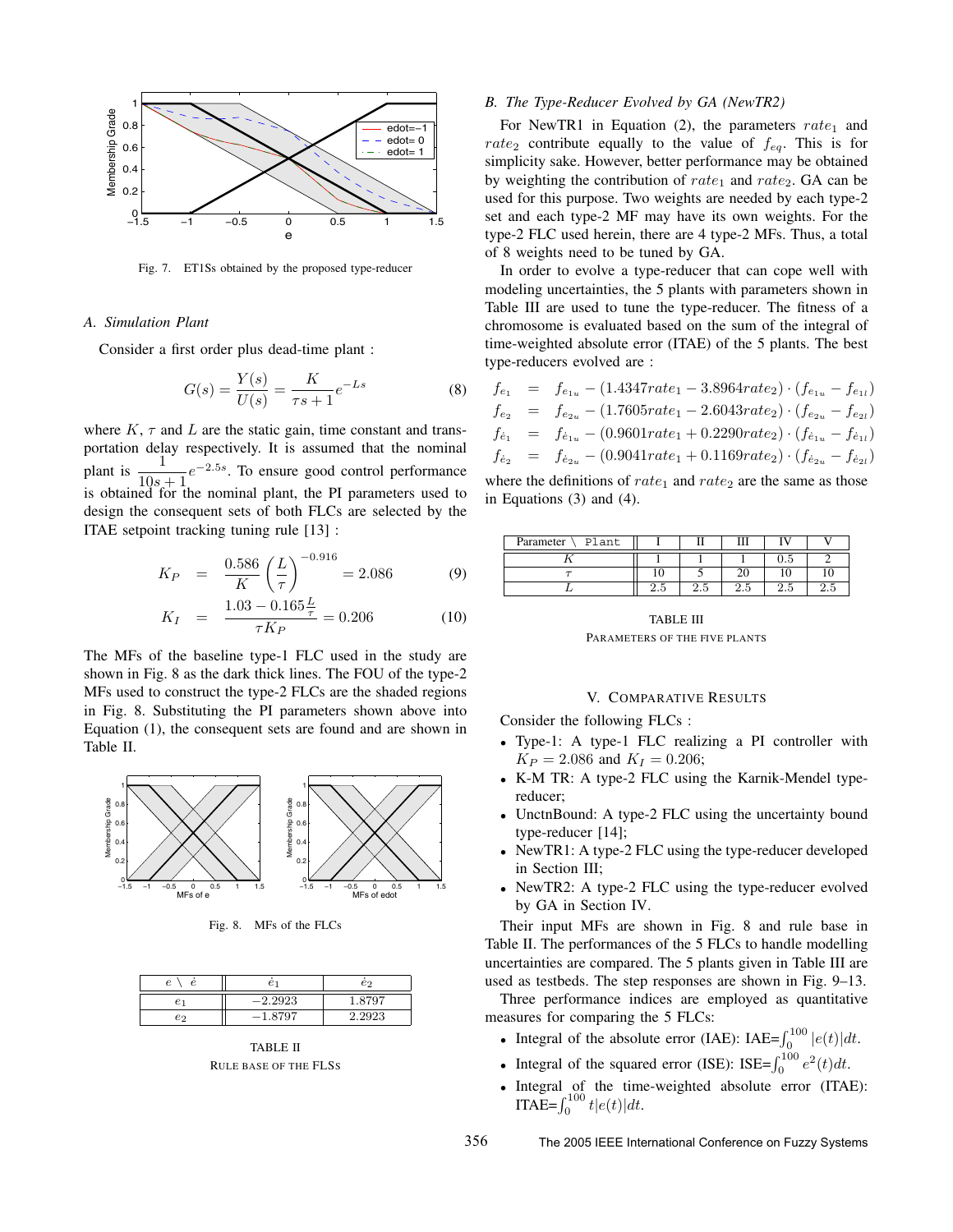

Fig. 9. Step response when  $K = 1, \tau = 10$ 



Fig. 10. Step response when  $K = 1, \tau = 5$ 



Fig. 11. Step response when  $K = 1, \tau = 20$ 



Fig. 12. Step response when  $K = 0.5$ ,  $\tau = 10$ 



Fig. 13. Step response when  $K = 2, \tau = 10$ 

The results are listed in Table IV. When their overall performances are compared,  $NewTR2$  is the best of the five,  $NewTR1$  is the second. This means the two type-2 FLCs with the proposed type-reducers can handle modelling uncertainties better than the type-1 FLC and the type-2 FLC with Karnik-Mendel type-reducer or uncertainty bound method. Besides, more interesting patterns may be found: when the response is fast, i.e., K is big (Plant V) or  $\tau$  is small (Plant II), all the 4 type-2 FLCs outperform the type-1 FLC. On the other hand, when the response is slow, i.e., K is small (Plant IV) or  $\tau$  is big (Plant III), the type-1 FLC outperforms all the 4 type-2 FLCs. The reason will be explored in a forthcoming paper.

(a) IAE of the 5 FLCs

| $ FLC\rangle$ Plant $  $                                            | - 11 | Ш                                                                                                    | IV | Sum |
|---------------------------------------------------------------------|------|------------------------------------------------------------------------------------------------------|----|-----|
| $Type-1$                                                            |      | $\parallel$ 6.2690   8.7621   10.5164   9.6941   15.3482   50.5898                                   |    |     |
| $K-MTR$                                                             |      | $\left[ \left  8.7302 \right  5.6858 \right  16.2223 \left  13.0920 \right  8.2086 \right  51.9389$  |    |     |
| UnctnBound   7.7965   7.6447   13.2338   15.7551   6.8963   51.3263 |      |                                                                                                      |    |     |
| NewTR1                                                              |      | $\left  \left  7.1429 \right  7.2118 \right  12.9132 \left  10.0955 \right  10.2925 \right  47.6560$ |    |     |
| NewTR <sub>2</sub>                                                  |      | $\vert$ 6.4481   7.0047   13.1466   11.8570   8.0851   46.5415                                       |    |     |

| (b) ISE of the 5 FLCs |        |        |        |        |        |         |
|-----------------------|--------|--------|--------|--------|--------|---------|
| FLC\Plant             |        | н      | Ш      | IV     |        | Sum     |
| Type-1                | 4.5960 | 4.8172 | 6.2603 | 6.4649 | 7.6374 | 29.7758 |
| K-M TR                | 5.5494 | 4.2626 | 8.4429 | 8.4130 | 5.1966 | 31.8645 |
| UnctnBound            | 5.4474 | 4.4632 | 7.8100 | 9.1500 | 4.4992 | 31.3697 |
| NewTR1                | 4.6890 | 4.3552 | 6.7941 | 6.6841 | 6.1704 | 28.6928 |
| NewTR <sub>2</sub>    | 5.0406 | 4.2950 | 7.3074 | 7.6748 | 4.9216 | 29.2395 |

(c) ITAE of the 5 FLCs FLC\Plant|| I || II || III || IV || V || Sum Type-1 38.0564 104.2077 129.1421 85.3527 307.8952 664.6542<br>
K-M TR 84.9387 32.8934 335.7619 157.1687 70.3821 681.1449 84.9387 32.8934 335.7619 157.1687 UnctnBound 58.2806 91.3164 200.4673 237.7789 52.7201 640.5633<br>NewTR1 60.4384 67.6799 222.7414 89.2998 112.6438 552.8033 NewTR1 60.4384 67.6799 222.7414 89.2998 112.6438 552.8033<br>NewTR2 34.8456 70.4150 215.6216 121.7163 72.5361 515.1346 NewTR2 34.8456 70.4150 215.6216 121.7163 72.5361 515.1346

NewTR2 5.0406 4.2950 7.3074 7.6748 4.9216 29.2395

## TABLE IV

PERFORMANCES OF THE FIVE FLCS

An advantage of the proposed type-reducers is their low computational cost. Compared with the Karnik-Mendel typereducer which requires several iterations and the number of iterations may be different from run to run, the new typereducers are straight forward. The computational burden is